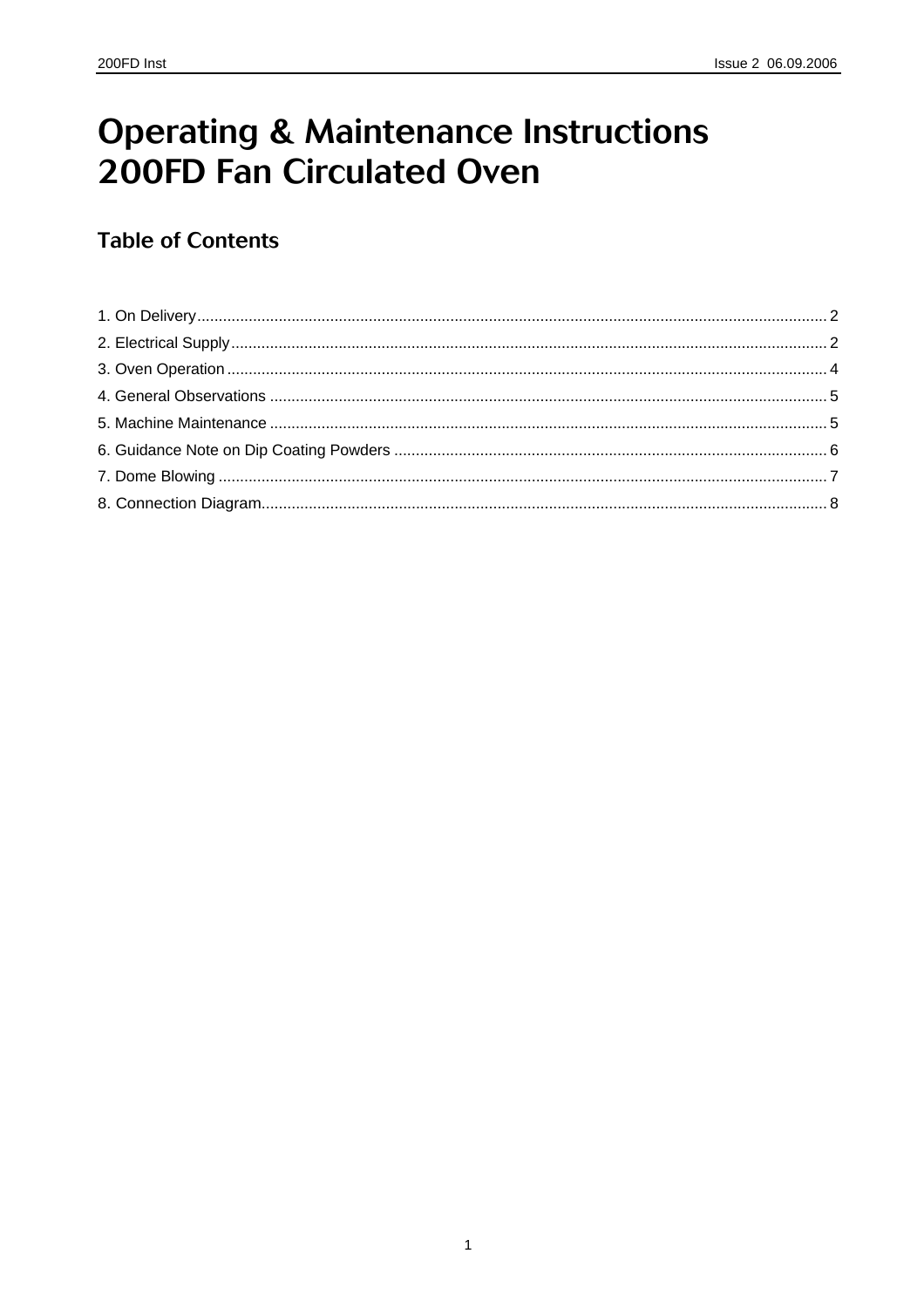### **1. On Delivery**

Carefully unpack your new oven and ensure that it has arrived in good condition. Any obvious transit damage must be reported promptly to us and the haulier. Position the oven at a convenient working height, ensuring that there is a 75mm (3") air gap all round for heat dissipation.

### **2. Electrical Supply**

The electrical specification of your new machine is as follows:-

|         | <b>High Voltage</b> | <b>Low Vol</b> |
|---------|---------------------|----------------|
| Voltage | 220-230V            | $110 - 11$     |
| Current | 8.33A               | 16.66A         |
| Watts   | 2000W               | 2000W          |
| Нz      | 50-60               | 50-60W         |
|         |                     |                |

**High Voltage Low Voltage**  220-230V 110-115V 8.33A 16.66A Hz 50-60 50-60W

#### **!IMPORTANT!**

The wires in this mains lead are coloured in accordance with the following code:

| General        |                | <b>USA</b>   |
|----------------|----------------|--------------|
| Green & Vellow | Earth          | Green        |
| Blue           | <b>Neutral</b> | White        |
| <b>Brown</b>   | Live(Hot)      | <b>Black</b> |

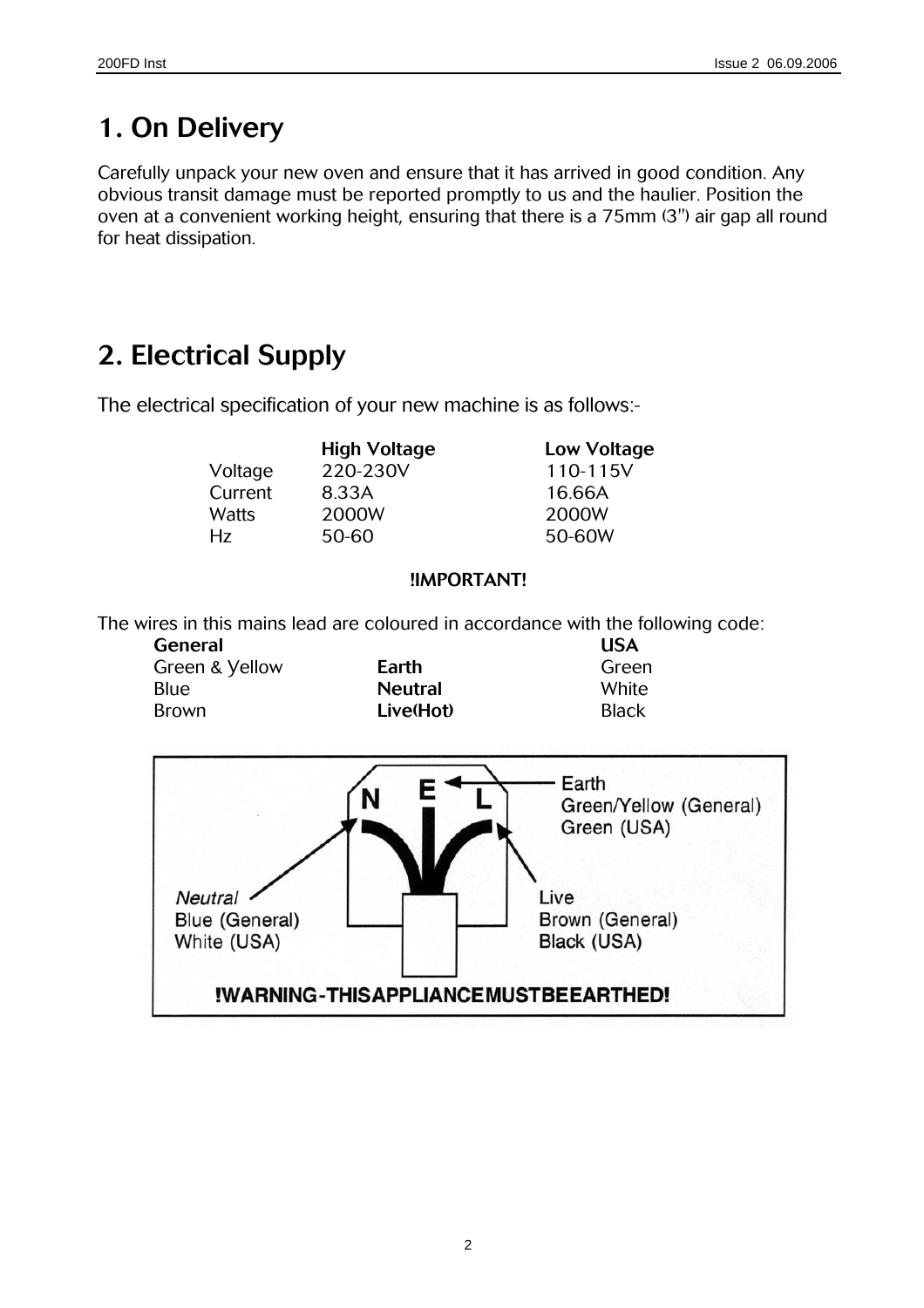#### **General**

The green and yellow wire must be connected to the terminal marked with the letter E, or the earth symbol, or coloured green and yellow or green.

The blue wire must be connected to the terminal marked with the letter N, or coloured blue or black.

The brown wire must be connected to the terminal marked with the letter L, or coloured brown or red.

#### **USA (110-115V)**

The green wire must be connected to the green pin (the largest). The white wire must be connected to the silver pin (marked N). The black wire must be connected to the brass pin (marked L).

#### **USA (220/230V)**

The white and black wires must be connected to the brass coloured terminals. Polarity is not important.

If the plug top is incompatible, replace it with a suitable alternative using the above guidelines.



**Warning - read instructions before installation and use.** 

**If in doubt about electrical supply or connection refer to your supplier or consult a qualified electrician.**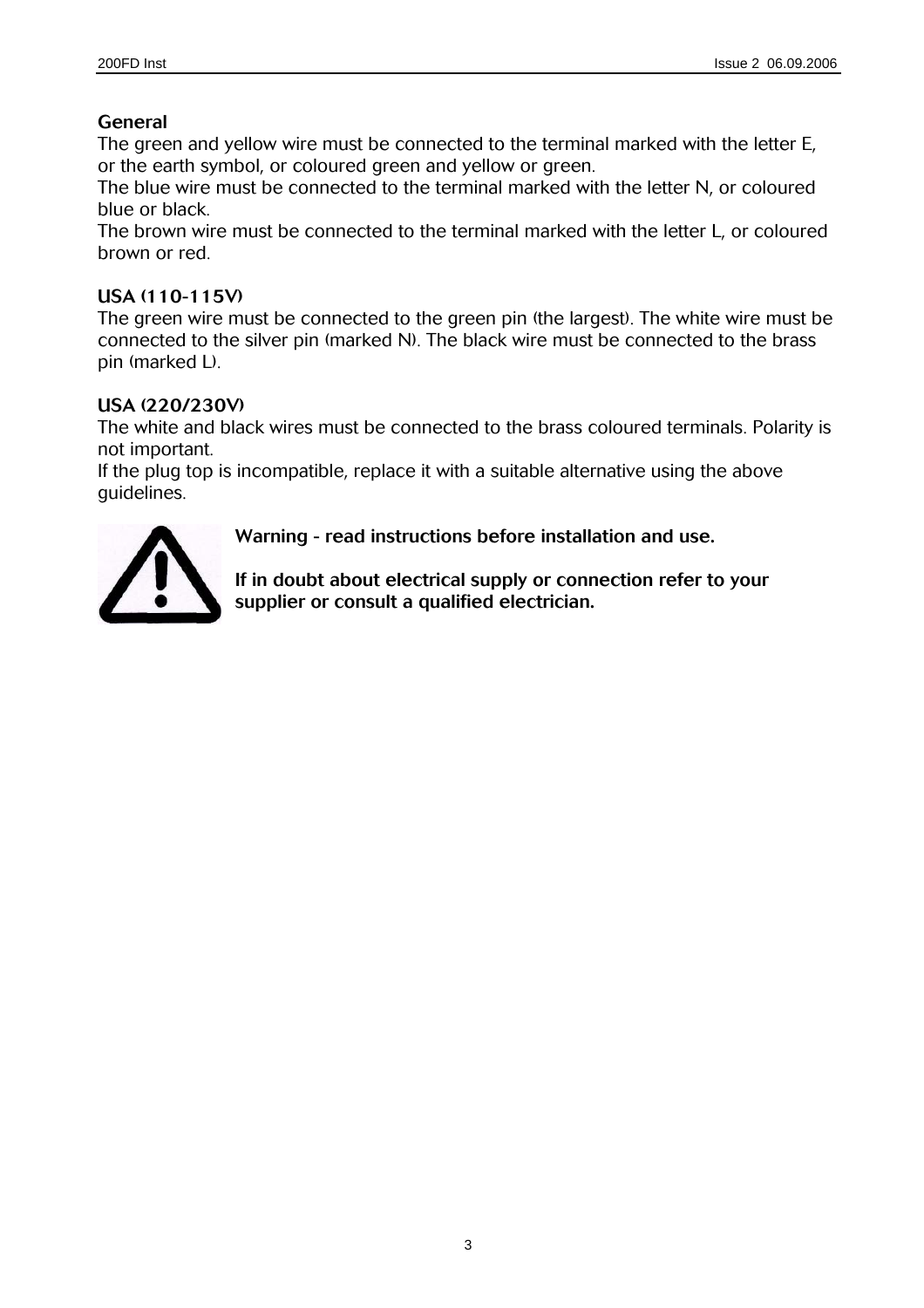### **3. Oven Operation**

#### **230V Machines**

When the oven is plugged into its mains supply the green "mains available" indicator light will illuminate. Switch on the oven at the mains switch on the control panel (0=off, l=on). this switch incorporates a no-volt release, cutting power to the oven until manually reset in the event of a power failure.

#### **115V Machines**

Plug the machine into a suitable mains supply. Switch on at the rotary mains switch (0=off, I=on) and the clear neon will illuminate. Switch on the heater at the main circuit breaker.

#### **Set the temperature as follows:**

#### **200**

Lift the lower grey cover on the temperature controller and the rotating dial. The set temperature is marked by the arrow at the top of the dial. The controller has three indicating neons, to show the actual oven temperature in relation to the set temperature, the left hand arrow shows that the oven is below temperature, the right hand arrow shows the oven in above temperature, with the central arrow illuminating when the oven is at set temperature. There is also a neon in the top left hand corner of the controller, this illuminates when power is being supplied to the heating element.

#### **200FD**

Oven temperature can be adjusted from 0 - 400°C (32 - 750°F). The set temperature can be observed by momentarily pressing the left button marked \* on the controller. To adjust press and hold the button \* and adjust using the  $\Downarrow$  or  $\Uparrow$  buttons. The readout will display actual oven temperature other than when I is pressed when the target or set point will be displayed.

#### **Heating**

Items can be heated by placing them on or hanging them from the two mesh shelves provided. Do not use place items on the mesh heater guard; it is too close to the element to afford uniform heat distribution.

When heating thermoplastic sheets such as acrylic for dome blowing, an aluminium sheet placed on the shelf will ensure that no marks are left on the material by the bars of the shelves.

Leave the oven door closed at all times except when loading and unloading, this ensures maximum safety and oven efficiency. When opening the door while the oven is hot, stand well away to avoid the initial "blast" of hot air rising from the interior.

When running at temperatures above 300°C (572°F), the oven casing around the upper door opening may exceed 60°C (140°F).

**Hazardous materials with a low flash point such as resins, paints, petroleum based adhesives, low temperature alloys producing toxic fumes etc. should not be put in the oven under any circumstances. If in doubt consult material manufacturers.**

**NO ASBESTOS HAS BEEN USED IN THE MANUFACTURE OF THIS OVEN**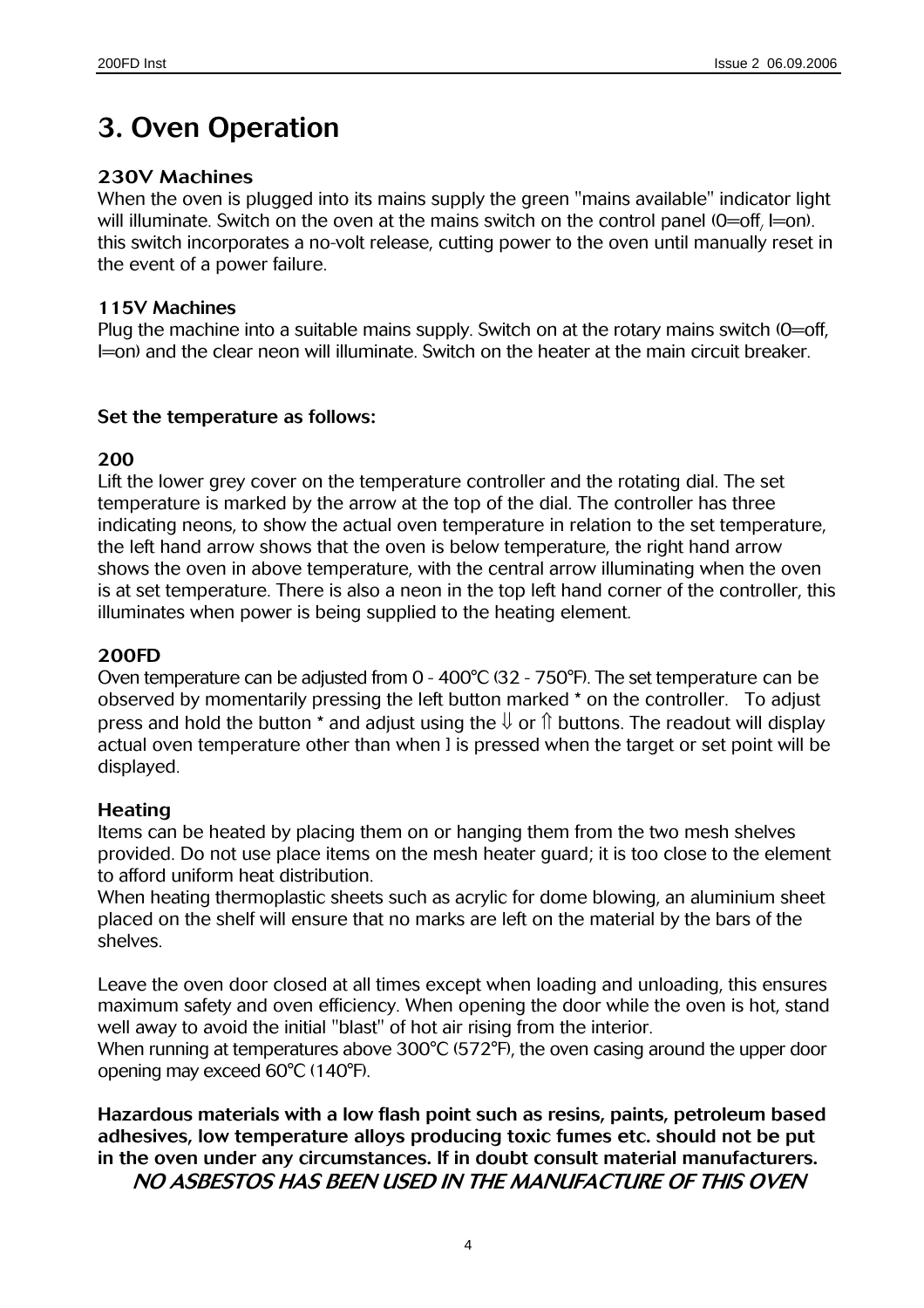### **4. General Observations**

When the oven initially warms up, observe the temperature controller display. It is normal for the temperature to "overshoot" due to the residual heat of the element being released into the oven cavity. Allow the temperature to stabilise before loading the oven, particularly if heating, for example, acrylic sheets, where the overshoot may cause blistering of the material.

The Model 200 is a convection oven, and thus relies upon free air flow within the heated cavity to maintain a uniform temperature. For this reason, do not cover the mesh shelves any more than is necessary. The 200 FD maintains a more even cavity temperature due to the circulation fan, enabling fuller shelf loading.

### **5. Machine Maintenance**

Your new oven should provide many years of trouble free use. The following points are worth checking from time to time to ensure that the oven is operating at maximum efficiency.

After a period of time, the woven fibre door seal may become compressed. The door hinges and handle mountings have been provided with slotted holes to adjust the compression and thus compensate for this.

Periodically oil the hinges and door catch to ensure continued smooth operation.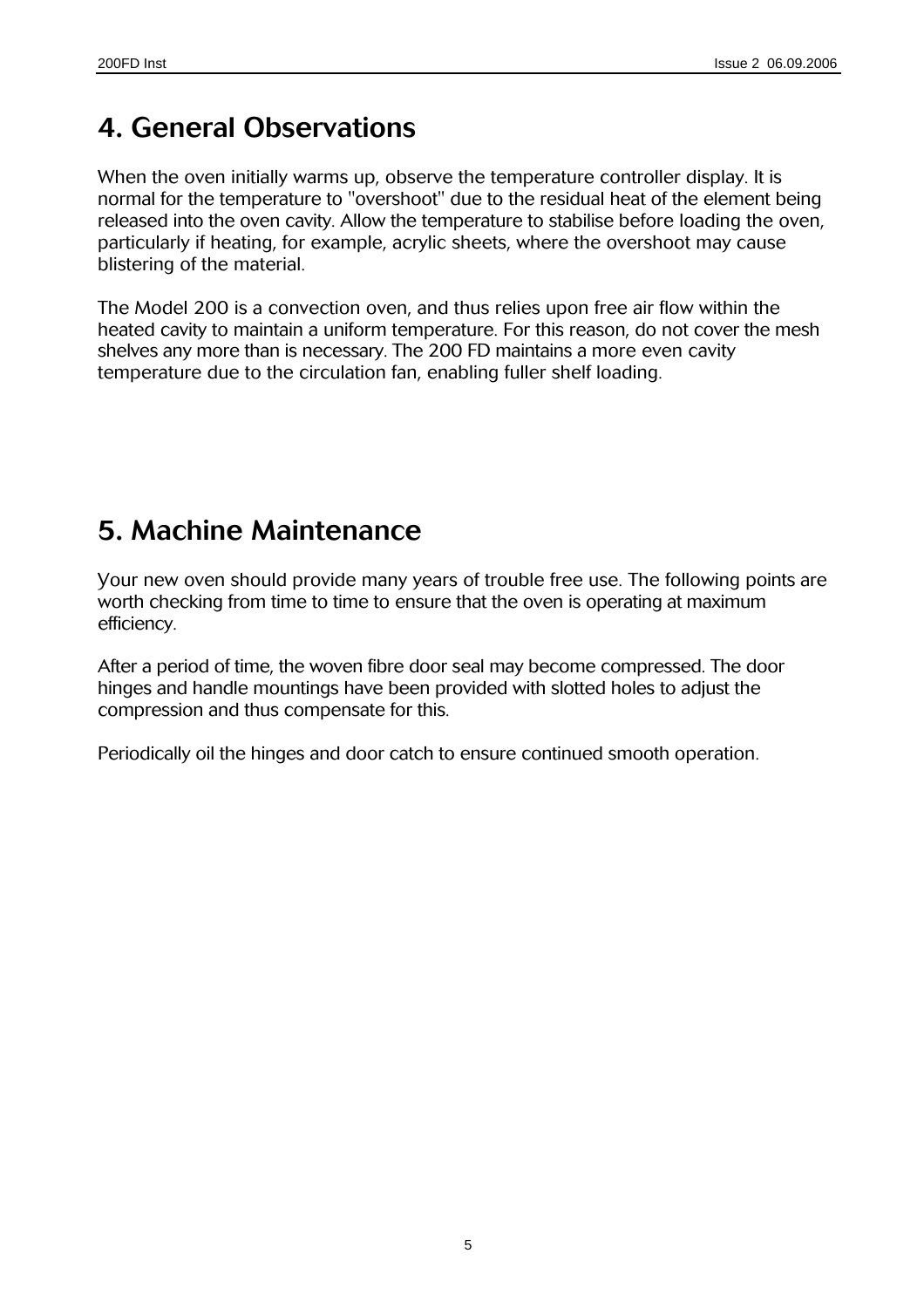### **6. Guidance Note on Dip Coating Powders**

Always keep powders dry and free from contamination. Damp powder (most thermoplastics are hygroscopic) will cause the grains to cling together and result in poor fluidisation. Contamination by different colours or powder types will produce a "speckled" effect on the finished component. This effect can, sometimes, be quite attractive even if achieved by accident. As the powder becomes fluid it will rise and occupy approximately 10-20% more volume, tanks should not, therefore, be completely filled.

The following data on two of the common powders in general use may be helpful:-

|                                                                                                                                                  | <b>LDPE</b>                                                                                       | Nylon                                                                                             |
|--------------------------------------------------------------------------------------------------------------------------------------------------|---------------------------------------------------------------------------------------------------|---------------------------------------------------------------------------------------------------|
| Density (Static)<br>Density (Fluidised)<br>Max. working temperature<br>Coating temperature<br>Post Heat Temp. (if required)<br>Coating thickness | .40Kg/Litre<br>.325Kg/Litre<br>$60^{\circ}$ C<br>300-400°C<br>$170^{\circ}$ C<br>$0.30 - 0.90$ mm | .55Kg/Litre<br>.49Kg/Litre<br>$100^{\circ}$ C<br>280-350°C<br>$165^{\circ}$ C<br>$0.20 - 0.75$ mm |
| Typical weight of powder for a 200L tank<br>(360)                                                                                                | $=$ (Vol $-$ 20%) x Density (static)<br>$= (200 \times 0.80) \times 0.4$ (LDPE)<br>$= 64$ kg      |                                                                                                   |
| Typical weight of powder for a 50L tank<br>(300)                                                                                                 | $=$ (Vol $-$ 20%) x Density (static)<br>$= (50 \times 0.80) \times 0.4$ (LDPE)<br>$= 16$ kg       |                                                                                                   |
| Typical weight of powder for a 5L tank<br>(150/150R)                                                                                             | $=$ (Vol $-$ 20%) x Density (static)<br>$= (5 \times 0.80) \times 0.4$ (LDPE)<br>$= 1.6$ kg       |                                                                                                   |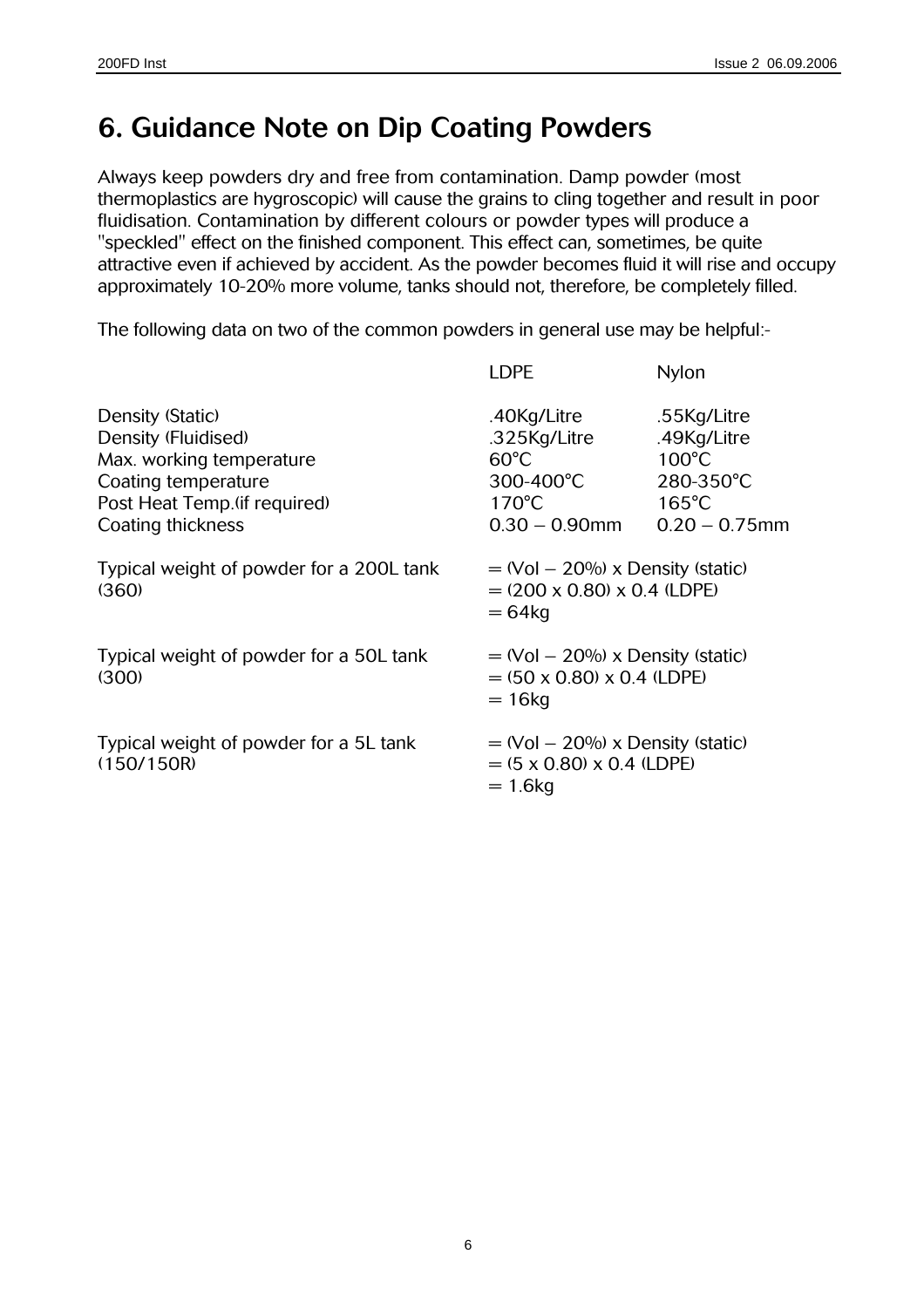### **7. Dome Blowing**

Dome blowing relies upon the elastic nature of a heated thermoplastic sheet stretching it uniformly when air pressure is applied to form an even hemisphere. Because of this, materials which are dominantly elastic when heated are most suitable. The most common materials in this category are cast acrylic and PVC.

The sheet should be heated in an oven well into its elastic range, to give the operator time to transfer the material and form the dome. Typical temperatures are 160°C (320°F) for cast acrylic and 140°C (284°F) for PVC. As a general rule, use material of at least 3mm (1/8") thickness, as thinner material will cool too quickly. Thicker materials can be used successfully as they hold their heat longer and, unlike when vacuum forming, no significant extra air pressure is required to form the extra thickness.

#### **Dome Blowing Technique**

Heat the thermoplastic sheet up to the required temperature. Using heat resistant gloves, transfer the sheet to the dome blowing unit, and clamp down.

Apply air pressure using a vacuum forming machine or other suitable source. When blowing, remember that the air inside the dome will expand as it is warmed by the sheet being blown. When the dome is at the required height, stop the incoming air and leave to cool before unclamping.

If the sheet is overblown, and cannot be released from its clamping ring once cold, put the ring complete with dome back into the oven, upon reaching its elastic state the dome will revert to a flat sheet - this is known as plastic memory. For the same reason, a plastic sheet can be used many times to demonstrate the principle of dome blowing.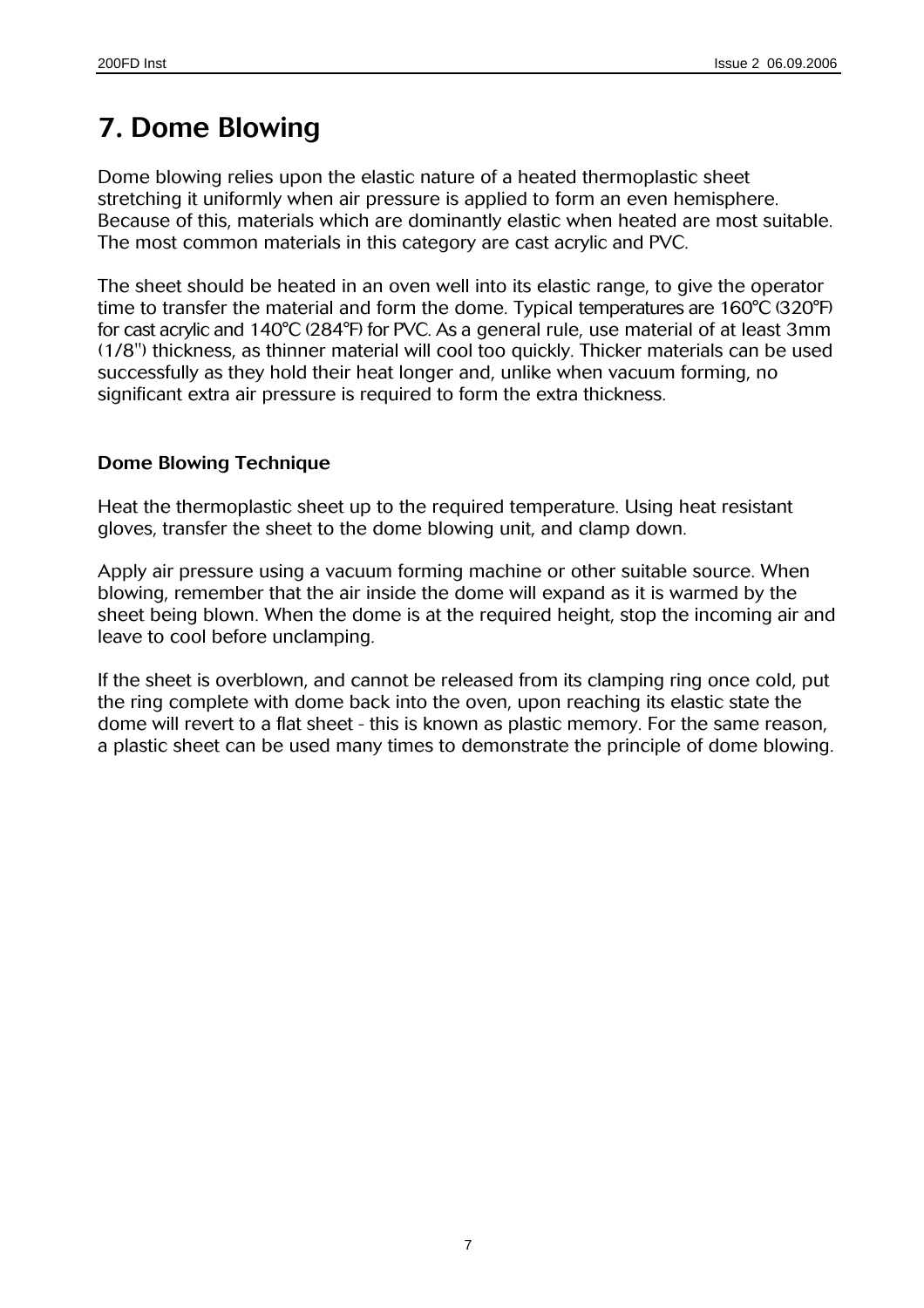

## **8. Connection Diagram**